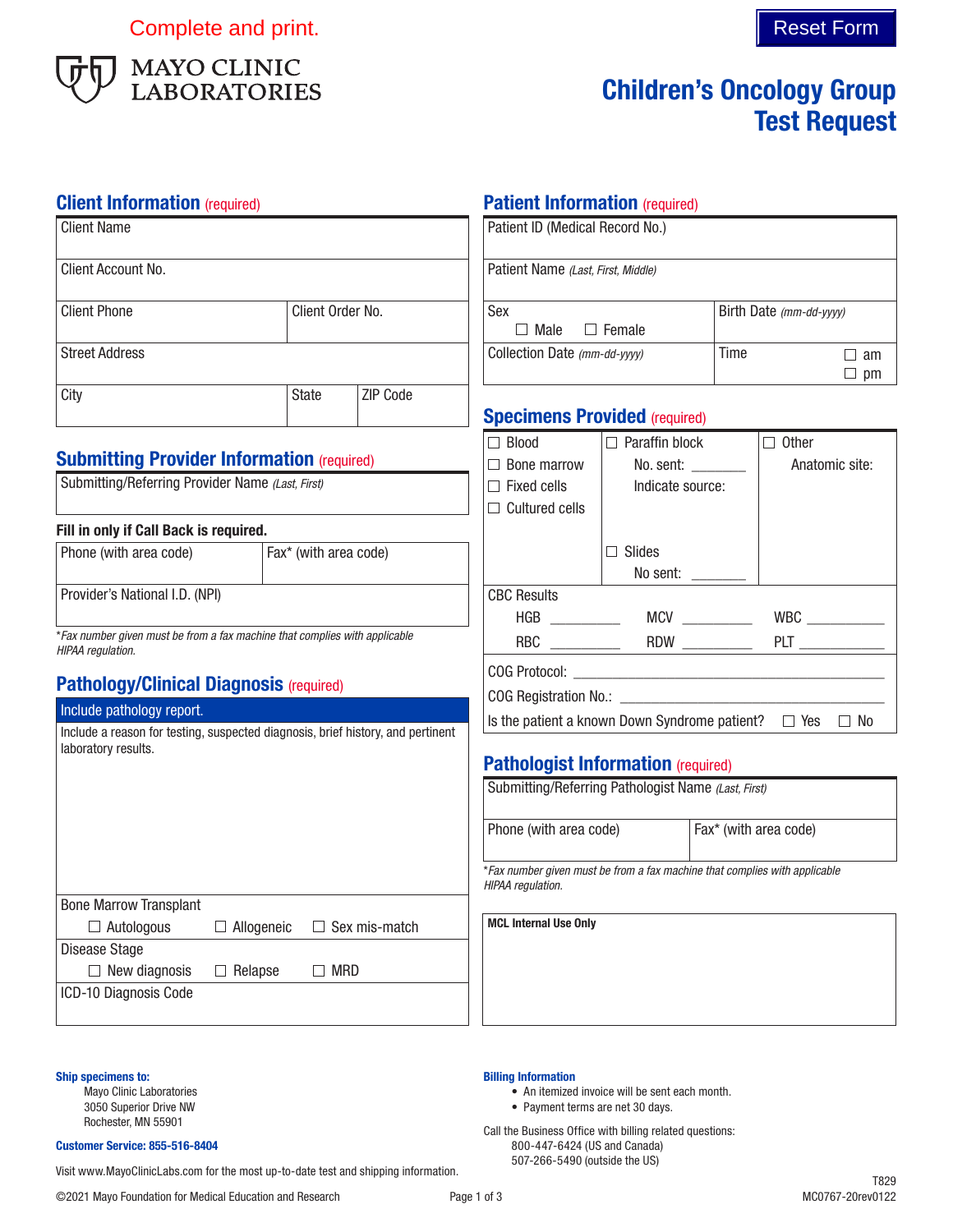# **Patient Information (required)**

| Patient ID (Medical Record No.)    | Client Account No. |
|------------------------------------|--------------------|
| Patient Name (Last, First, Middle) | Client Order No.   |
| Birth Date (mm-dd-yyyy)            |                    |

### CHROMOSOME ANALYSIS

#### Chromosome Analysis

- COGBL Chromosome Analysis, Hematologic Disorders, Children's Oncology Group Enrollment Testing, Blood COGBM Chromosome Analysis, Hematologic
- Disorders, Children's Oncology Group Enrollment Testing, Bone Marrow

### FISH TESTING - BONE MARROW/BLOOD

COGBF B-Cell Acute Lymphoblastic Leukemia/ Lymphoma (ALL), Children's Oncology Group Enrollment Testing, FISH

Must select either Individual Probes desired or Diagnostic B-ALL or BCR-ABL1(Ph)-like Panels (or both).

□ Diagnostic+BCR-ABL1(Ph)-like Panels Includes probes listed below; reflex probes and ABL1 as needed

#### Diagnostic Panel

| t(1;19)(q23;p13.3)                      |  |  |
|-----------------------------------------|--|--|
| t(12;21)(p13;q22)                       |  |  |
|                                         |  |  |
| $t(9;22)$ (q34;q11.2)                   |  |  |
|                                         |  |  |
| 11q23 rearrangement                     |  |  |
| t(4;11)(q21;q23)                        |  |  |
| t(6;11)(q27;q23)                        |  |  |
| t(9;11)(p22;q23)                        |  |  |
| t(10;11)(p13;q23)                       |  |  |
| t(11;19)(q23;p13.3)                     |  |  |
| t(11;19)(q23;p13.1)                     |  |  |
| $-9/9p$ deletion or $+9$                |  |  |
| $+4,+10,+17$ , hyper-or<br>hypodiploidy |  |  |
| -17/17p deletion                        |  |  |
| 14q32 rearrangement                     |  |  |
| $t(X; 14)$ or $t(Y; 14)$                |  |  |
| 8q24.1 rearrangement                    |  |  |
|                                         |  |  |
|                                         |  |  |
| $t(Xp22.33; var)$ or<br>t(Yp11.32;var)  |  |  |
| $t(Xp22.33; var)$ or<br>t(Yp11.32;var)  |  |  |
| Perform entire diagnostic panel         |  |  |
|                                         |  |  |

| <b>BCR-ABL1(Ph)-like Panel</b>                   |                                                                                            |  |  |
|--------------------------------------------------|--------------------------------------------------------------------------------------------|--|--|
| $\Box$ ABL2 BAP                                  | 1q25 rearrangement                                                                         |  |  |
| $\Box$ PDGFRB BAP                                | 5q33 rearrangement                                                                         |  |  |
| $\Box$ IKZF1/Cep7                                | -7/7p deletion                                                                             |  |  |
| $\Box$ JAK2 BAP                                  | 9p24.1 rearrangement                                                                       |  |  |
| $\Box$ ABL1 BAP                                  | 9q34 rearrangement                                                                         |  |  |
| $\Box$ CRLF2 BAP                                 | t(Xp22.33;var) or                                                                          |  |  |
|                                                  | t(Yp11.32;var)                                                                             |  |  |
| reflex CRLF2                                     | t(X; 14)                                                                                   |  |  |
| $\Box$ P2RY8 BAP                                 | $t(Xp22.3; var)$ or<br>t(Yp11.32;var)                                                      |  |  |
| $\Box$ Perform entire BCR-ABL1(Ph)-like panel    |                                                                                            |  |  |
| $\Box$ cogme                                     | Acute Myeloid Leukemia (AML), Children's<br><b>Oncology Group Enrollment Testing, FISH</b> |  |  |
| Must select probes listed below or entire panel. |                                                                                            |  |  |
| $\Box$ RUNX1T1/RUNX1                             | t(8;21)(q22;q22)                                                                           |  |  |
| reflex: MECOM/RUNX1                              | t(3;21)(q26.2;q22)                                                                         |  |  |
| □ PML/RARA                                       | t(15;17)(q24.1;q21.2)                                                                      |  |  |
| reflex: RARA BAP                                 | 17q21 rearrangement                                                                        |  |  |
| $\Box$ MYH11/CRFR                                | inv(16)(p13q22) or<br>t(16;16)                                                             |  |  |
| reflex: CBFB BAP                                 | inv(16)                                                                                    |  |  |
| $\Box$ ETV6 BAP                                  | 12p13 rearrangement                                                                        |  |  |
| reflex: MNX1/ETV6                                | t(7;12)(q36;p13)                                                                           |  |  |
| $\Box$ DEK/NUP214                                | t(6,9)(p23, q34)                                                                           |  |  |
| $\Box$ KAT6A/CREBBP                              | t(8;16)(p11.2;p13.3)                                                                       |  |  |
| $\Box$ GLIS2/CBFA2T3                             | inv(16)                                                                                    |  |  |
| $\Box$ NUP98 BAP                                 | 11p15.4 rearrangement                                                                      |  |  |
| reflex: HOXA9/NUP98                              | t(7;11)(p15;p15.4)                                                                         |  |  |
| $\Box$ MLL (KMT2A) BAP                           | 11q23 rearrangement                                                                        |  |  |
| reflex: AFF1/MII                                 | t(4;11)(q21;q23)                                                                           |  |  |
| reflex: MLLT4/MLL                                | t(6;11)(q27;q23)                                                                           |  |  |
| reflex: MLLT3/MLL                                | t(9;11)(p22;q23)                                                                           |  |  |
| reflex: MLLT10/MLL                               | t(10;11)(p13;q23)                                                                          |  |  |
| reflex: MLL/CREBBP                               | t(11;16)(q23;p13.3)                                                                        |  |  |
| reflex: MLL/MLLT1                                | t(11;19)(q23;p13.3)                                                                        |  |  |
| reflex: MLL/ELL                                  | t(11;19)(q23;p13.1)                                                                        |  |  |
| $\Box$ RBM15/MKL1                                | t(1;22)(p13.3;q13.1)                                                                       |  |  |
| $\Box$ RPN1/MECOM                                | inv(3)(q21.3q26.2)<br>or $t(3;3)$                                                          |  |  |
| reflex: PRDM16/RPN1                              | t(1;3)(p36.3;q21.3)                                                                        |  |  |
| reflex: MECOM/RUNX1                              | t(3;21)(q26.2;q22)                                                                         |  |  |
| □ D5S630/EGR1                                    | -5/5g deletion                                                                             |  |  |
| □ D7Z1/D7S486                                    | -7/7g deletion                                                                             |  |  |
| Perform entire panel                             |                                                                                            |  |  |

| $\Box$ COGTF             | <b>Enrollment Testing FISH</b>                         | T-Cell Acute Lymphoblastic Leukemia<br>(T-ALL), Children's Oncology Group |
|--------------------------|--------------------------------------------------------|---------------------------------------------------------------------------|
|                          | Must select probes listed below or entire panel.       |                                                                           |
| П.                       | BCR/ABL1                                               | $t(9;22)$ and ABL1<br>amplification                                       |
|                          | reflex: ARI 1 RAP                                      | ABL1 rearrangement                                                        |
|                          | $\Box$ MLL (KMT2A) BAP                                 | 11g23 rearrangement                                                       |
|                          | reflex: AFF1/MII                                       | t(4;11)(q21;q23)                                                          |
|                          | reflex: MLLT4/MLL                                      | t(6;11)(q27;q23)                                                          |
|                          | reflex: MI IT3/MI I                                    | t(9;11)(p22;q23)                                                          |
|                          | reflex: MLLT10/MLL                                     | t(10;11)(p13;q23)                                                         |
|                          | reflex: MLL/MLLT1                                      | t(11;19)(q23;p13.3)                                                       |
|                          | reflex: MI I /FI I                                     | t(11;19)(q23;p13.1)                                                       |
|                          | $\Box$ CDKN2A/D971                                     | $-9/9p$ deletion or $+9$                                                  |
|                          | $\Box$ tai 1/stii                                      | 1p33 rearrangement                                                        |
|                          | $\Box$ TI X3/BCI 11B                                   | t(5;14)(q35;q32)                                                          |
|                          | $\Box$ TRB BAP                                         | 7g34 rearrangement                                                        |
|                          | Four reflex probes available:<br>MYB, LMO1, LMO2, TLX1 |                                                                           |
|                          | MLLT10/PICALM                                          | t(10;11)(p12;q14)                                                         |
| $\overline{\phantom{a}}$ | <b>TRAD BAP</b>                                        | 14g11.2 rearrangement                                                     |
|                          | Four reflex probes available:<br>MYC, LMO1, LMO2, TLX1 |                                                                           |
|                          | TP53/D1771                                             | -17/17p deletion                                                          |
|                          | Perform entire panel                                   |                                                                           |